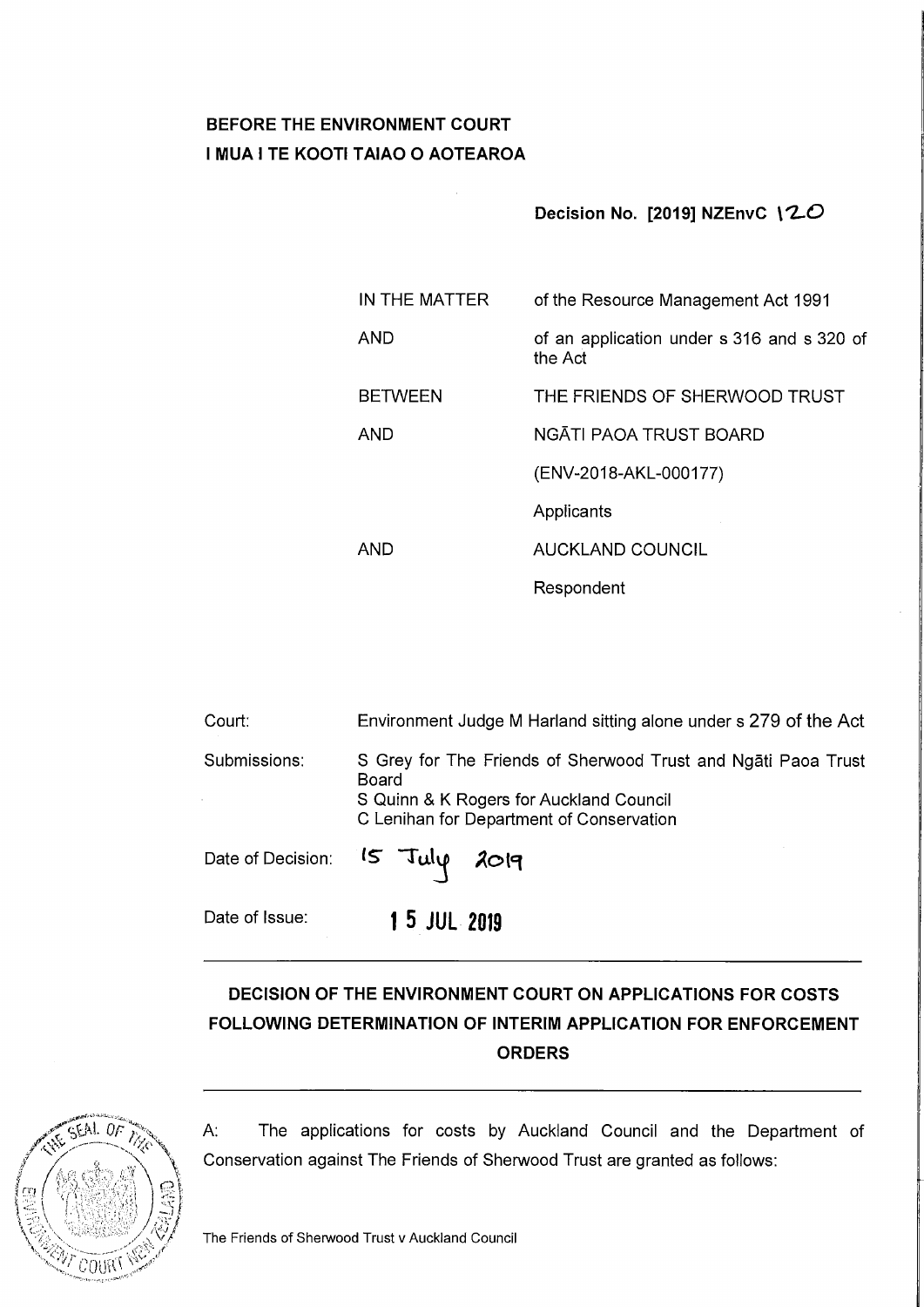- (a) Costs in the sum of \$22,826 are awarded to Auckland Council.
- (b) Costs in the sum of \$19,451.08 are awarded to the Department of Conservation.

8. The application for costs by Auckland Council against Ngati Paoa Trust Board is refused.

#### **REASONS**

## **Introduction**

[1] The Auckland Council **(the Council)** and the Department of Conservation **(DOC)**  planned a pest control operation involving a drop of sodium fluoroacetate **(1080)** in the Hunua Ranges Regional Parklands, Whakatiwai and Waharau in September 2018.

[2] The Friends of Sherwood Trust **(Friends of Sherwood)** filed an application for interim and final enforcement orders in the Environment Court seeking to prevent the planned drop. A key concern for Friends of Sherwood was the alleged risk to the water supply for Auckland City obtained from dams in the Hunua Ranges being contaminated by the proposed aerial drop.

[3] On 6 September 2018 at a judicial telephone conference convened on an urgent basis by Judge Smith, the Friends of Sherwood obtained an interim order preventing the drop from occurring until their interim application could be heard by the Environment Court on 13 September 2018.

[4] After the judicial telephone conference, but before the hearing on 13 September, the Ngati Paoa Trust Board **(the Trust Board)** was granted leave to join the proceedings as a joint applicant.<sup>1</sup>

[5] Prior to the hearing and in accordance with timetable directions, the parties filed affidavit evidence. The evidence comprised three Eastlight folders. There were ten deponents (four for Friends of Sherwood and the Trust Board, three for the Council, two for DOC and one (Dr Sinclair) on behalf of the Public Health Service).

[6] The hearing took place over two days on 13 and 14 September 2018. Ms Grey



 $1$  The request to join as co-applicant was made by Ms Grey on behalf of Ngăti Paoa on 10 September 2018. Ngati Paoa was subsequently joined as the second applicant with the consent of all parties.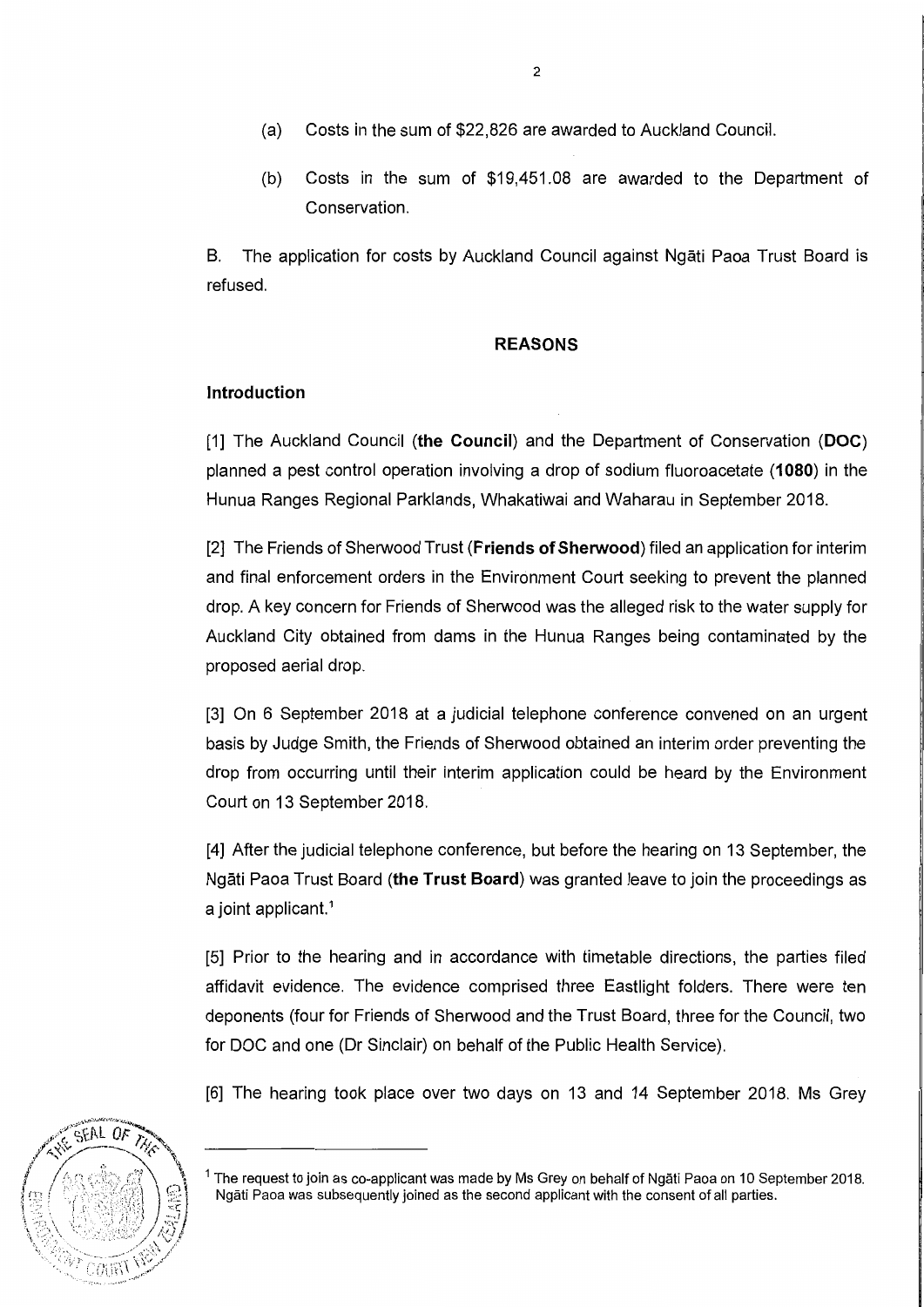represented both applicants at the hearing. At the hearing all parties agreed that the affidavits and their annexures should be taken as read and there was no crossexamination of any of the deponents.

[7] On 21 September 2018 the Court issued a decision refusing the application for interim orders.<sup>2</sup> with costs reserved.

### **The costs applications**

[8] Applications for costs have been filed by the Council and DOC. The Council seeks an award of costs against both applicants. DOC seeks costs against the Friends of Sherwood, but not the Trust Board.

[9] The applicants oppose the applications.

[10] The Council has incurred legal costs of \$45,653.46 defending the application for interim enforcement orders. It seeks a 50% contribution towards its costs, namely an award of \$22,826.73. It is concerned is that if costs are not paid by the applicants, the costs incurred by the Council will fall on the ratepayers of Auckland City. <sup>3</sup>

[11] DOC has incurred costs of \$44,599.25. It seeks an award of approximately two thirds of its legal costs and full reimbursement of its expert witness' costs and disbursements.

# **Legal principles**

[12] Under s 285 of the Act and relevant to this case, the Court may order any party to proceedings before it to pay to any other party the costs and expenses (including witness expenses) incurred by the other party that the Court considers reasonable. This has been described as a broad discretion, $4\,$  for which there is no scale, however case law has outlined that if costs are awarded, they are not awarded as a penalty against an unsuccessful party, but rather they are awarded to compensate a successful party for the costs it has reasonably incurred if the Court considers this is a just outcome.<sup>5</sup>

[13] To provide some guidance to those appearing before the Court, paragraph 6.6 of the Environment Court of New Zealand Practice Note 2014 **(the Practice Note)** outlines



 $\overline{P}$   $\overline{CP}$   $\overline{CP}$   $\overline{CP}$   $\overline{CP}$   $\overline{CP}$   $\overline{CP}$   $\overline{CP}$   $\overline{CP}$   $\overline{CP}$   $\overline{CP}$   $\overline{CP}$   $\overline{CP}$   $\overline{CP}$   $\overline{CP}$   $\overline{CP}$   $\overline{CP}$   $\overline{CP}$   $\overline{CP}$   $\overline{CP}$   $\overline{CP}$   $\overline{CP}$   $\overline{CP}$   $\overline{CP}$   $\overline{$ 

<sup>&</sup>lt;sup>3</sup> Application for costs by the Council dated 14 December 2018 at [29].

<sup>&</sup>lt;sup>4</sup> Tairua Marine Ltd v Waikato Regional Council [2006] NZRMA 485 (HC).

<sup>&</sup>lt;sup>5</sup> Foodstuffs (Otago Southland) Properties Ltd v Dunedin City Council [1996] NZRMA 385; (1996) 2 ELRNZ 138 (PT).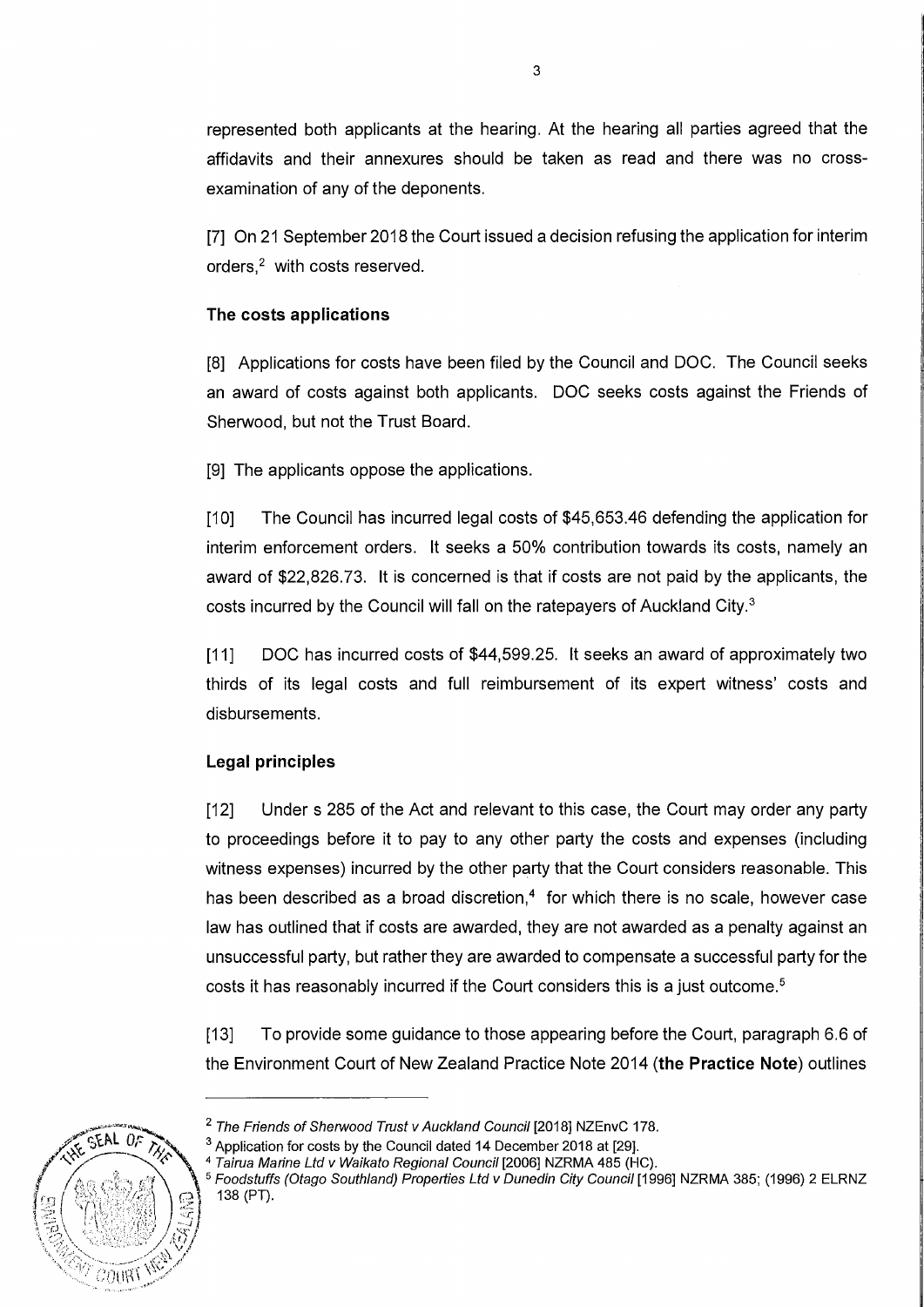the issues that are relevant to the Court when it considers costs. The issues articulated in the Practice Note are "not a set of inflexible rules", they are a guide only, however the preamble to the Practice Note states that the matters outlined in it "will be followed unless there is good reason to do otherwise."

[14] Paragrapgh 6.6(d) lists five factors that are commonly referred to and given weight if they are present in a case. They are:

- (a) Where arguments are advanced that are without substance;
- (b) Where the process of the Court is abused;
- (c) Where the case is poorly pleaded or presented, including conducting a case in such a manner as to unnecessarily lengthen the hearing;
- (d) Where it becomes apparent that a party has failed to explore the possibility of settlement where compromise could have been reasonably expected; and
- (e) Where a party takes a technical or unmeritorious point of defence.

[15] Prior to, but also since the promulgation of the Practice Note, to provide some guidance to parties who appear before it, the Court has from time to time referred to three broad categories of costs awards. These should not however be elevated to "expectations" or akin to a "scale" or a "guideline." They are simply general observations by some judges of the Environment Court about the Court's general approach to the wide discretion it has in relation to awards of costs.

[16] In Van Dyke Family Trust v Tasman District Counci<sup>6</sup> the broad categories were said to be:

- (a) Standard costs- some judges have referred to a "comfort zone" of 25-33 per cent of actual costs incurred;
- (b) Higher than normal costs, where aggravating or adverse factors might be present, such as those identified in DFC NZ Ltd  $v$  Bielby;<sup>7</sup> and
- (c) Indemnity costs, awarded only rarely and in exceptional circumstances.
- [17] It should be noted that the Bielby factors are those which now appear in



<sup>6</sup> [2011] NZEnvC 405.<br><sup>7</sup> [1991] 1 NZLR 587.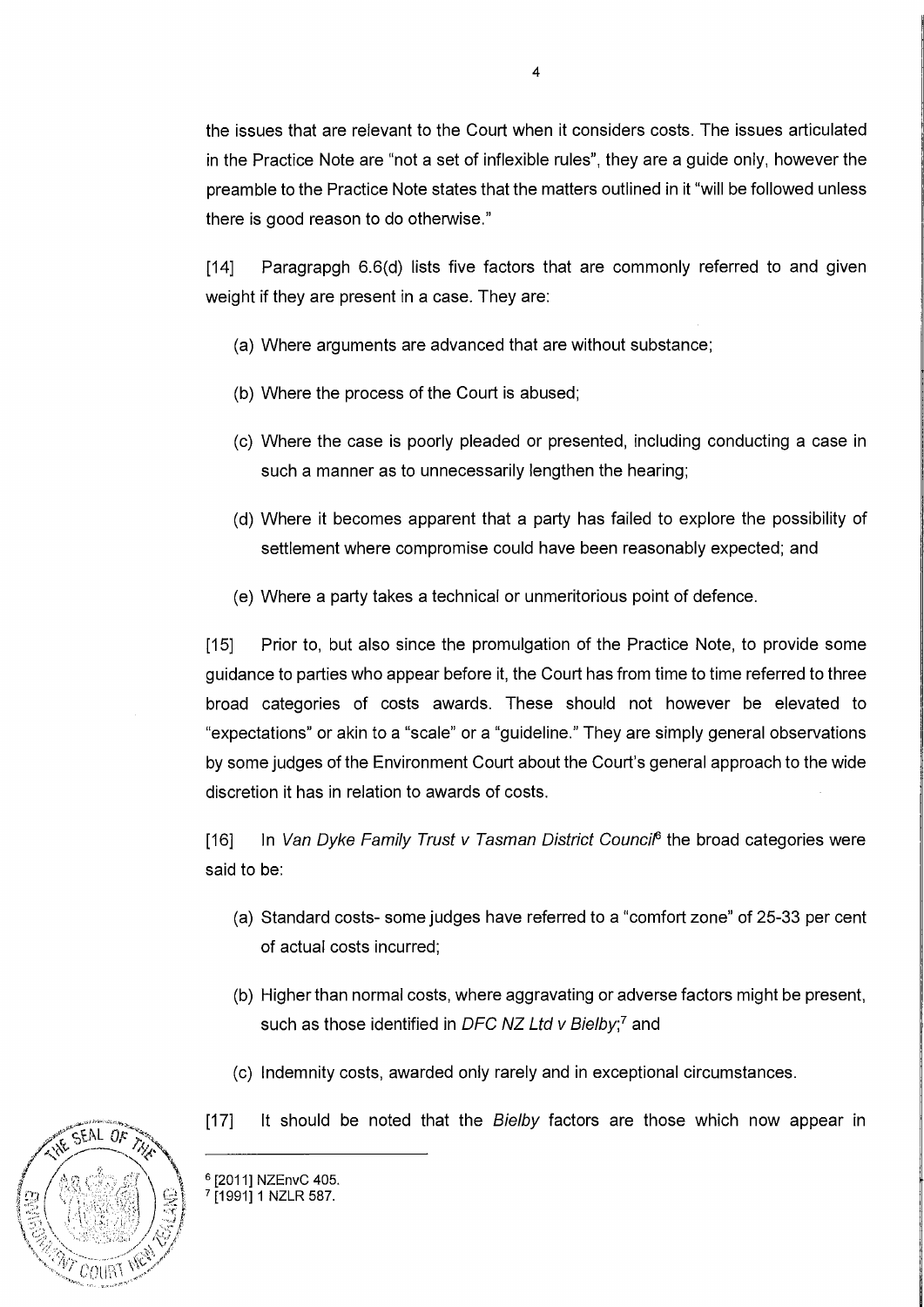paragraph 6.6(d) of the Practice Note, so there is an argument that they should be considered as a matter of course in applications for costs in any event.

[18] There is also case law that considers how the issue of costs might be approached in enforcement proceedings, however many of the matters referred to in the decisions can be properly addressed if the factors in paragraph 6.6(d) of the Practice Note are considered. Two additional matters warrant mention however. First, respondents named in enforcement proceedings may have little choice but to engage in the proceedings and defend their position.<sup>8</sup> This is especially so, where interim orders are sought as there is usually a degree of urgency about such applications. Secondly, the Court has been more willing to award costs against an applicant for enforcement orders where the case has been proved to have little or no merit, $9$  or where an application for interim enforcement orders fails.<sup>10</sup> The reason for this is likely to be related to the nature of such proceedings and the fact that they often require a more immediate response.

[19] It must also be noted that parties that bring proceedings in the public interest are not immune from being ordered to pay costs,<sup>11</sup> even though this is a matter to be considered and weighed in the exercise of the Court's discretion if it is proved to be correct.

#### **The grounds for seeking costs**

[20] The Council and DOC followed the approach outlined in paragraph [16 ] above and submitted that higher than "normal costs" should be awarded to them following the Bielby approach, because two of the factors set out in that case applied, namely that the applicants' arguments were advanced without substance and their cases were poorly presented. I have already signalled that the basis for an approach which favours a higher award of costs relying on Bielby, may be less relevant because the same factors are identified in the Practice Note as being relevant considerations to an award of costs and the quantum of it in any application for costs, but for the purposes of this case that is not a significant consideration.

[21] The nub of the applicants' response to the applications for costs was to claim that

<sup>&</sup>lt;sup>11</sup> See Re Royal Forest and Bird Protection Society A128/99 at [11]. Coromandel Hauraki Advocates Incorporated v Waikato Regional Council A59/99.



<sup>8</sup> Topping v Gibbons Holdings, Environment Court Christchurch, C121/92. See also Royal Forest and Bird Society of New Zealand v Innes [2014] NZEnvC 201.<br><sup>9</sup> Jackson v Phillips, Environment Court Wellington, W063/08.

<sup>10</sup> See Wislang v Martin W85/97, 28 October 1997 and Clark v Porirua City Council W54/07, 29 June 2007, Sybeem Holdings Limited v Auckland Council [2012] NZEnvC 9.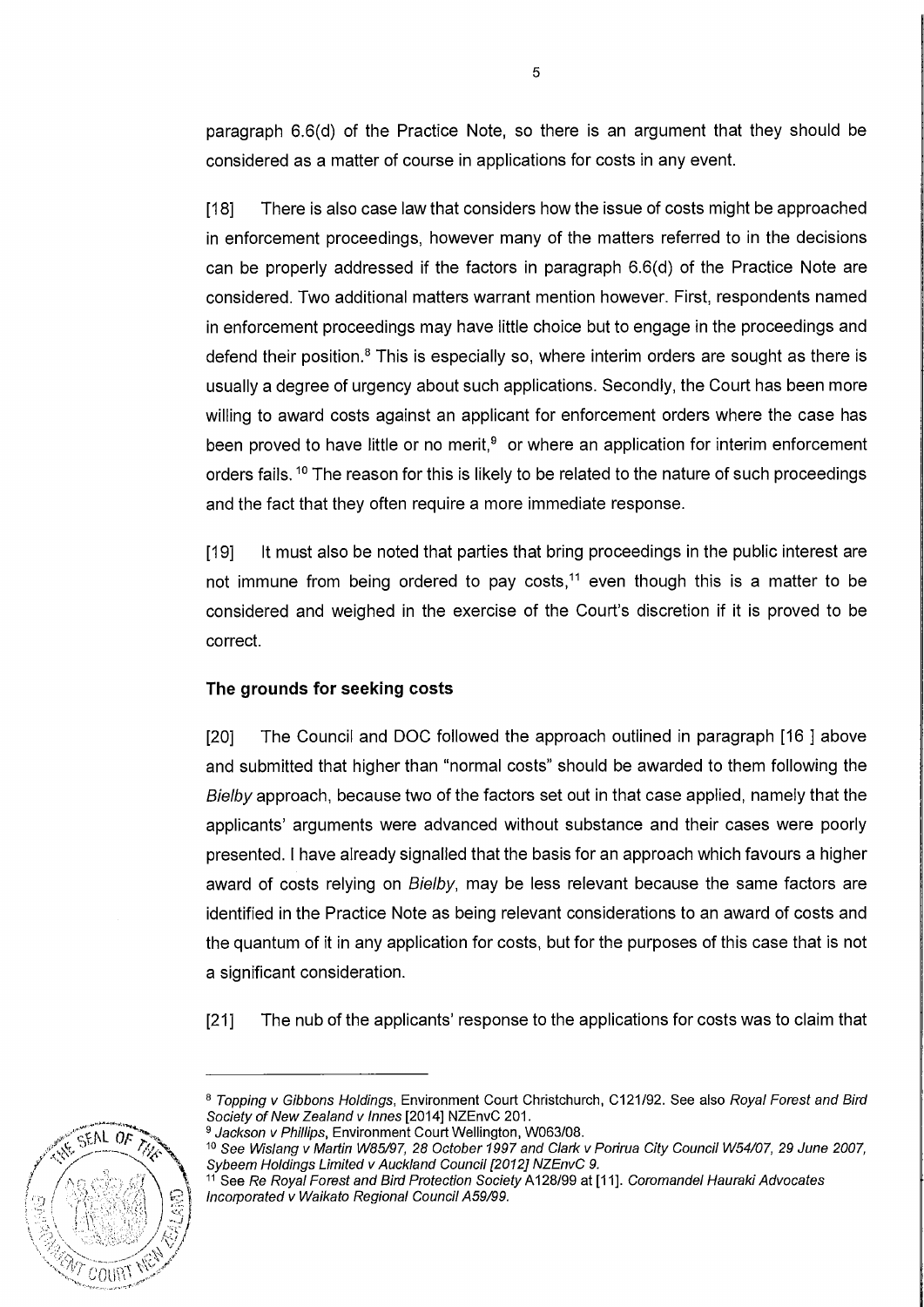they were representing important matters of public interest and to highlight that access to justice is important. They also contended that their case was supported by an expert witness (Mr Hilton for the Friends of Sherwood) and therefore not without merit. They claim they have no funds other than those they were able to urgently raise for the interim hearing. <sup>12</sup>

# **Analysis**

[22] We now analyse the arguments advanced to support the applications for costs. Where they are relevant, we have referred to the factors outlined in sections 6.6(d) of the Practice Note.

# **Arguments advanced were without substance (Practice Note 6.6(d)(i))**

[23] Counsel for the Council and DOC submitted that the applicants' arguments were without substance because:

- (a) The s 13 submission was an attempt to relitigate the unsuccessful arguments made in the High Court in Brook Valley Community Group Incorporated v Trustees of the Brook Waimarama Sanctuary Trust.<sup>13</sup> They submitted that the Environment Court was bound by the High Court judgment, and as a result it was inevitable that this part of the application would fail;
- (b) The application for orders was made in the face of clear public policy in support of 1080 drops, including the advice of the Parliamentary Commissioner for the Environment and it had been approved by the Public Health Service;
- (c) The alleged breaches of other legal obligations under the Health Act 1956, the Agricultural Compounds and Veterinary Act 1997 and the Wildlife Act 1953 were outside the jurisdiction of the Court.

[24] In response, counsel for The Friends of Sherwood and the Trust Board submitted that:

(a) While the applicants were not successful on the substantive part of their application, serious deficiencies in relation to the consultation undertaken with the Trust Board by both the Council and DOC were revealed because of it;



<sup>&</sup>lt;sup>12</sup> Memoranda of counsel for the applicants dated 18 December 2018 and 24 December 2018.

<sup>13</sup> Brook Valley Community Group Incorporated v Trustees of the Brook Waimarama Sanctuary Trust [2017] NZHC 1844.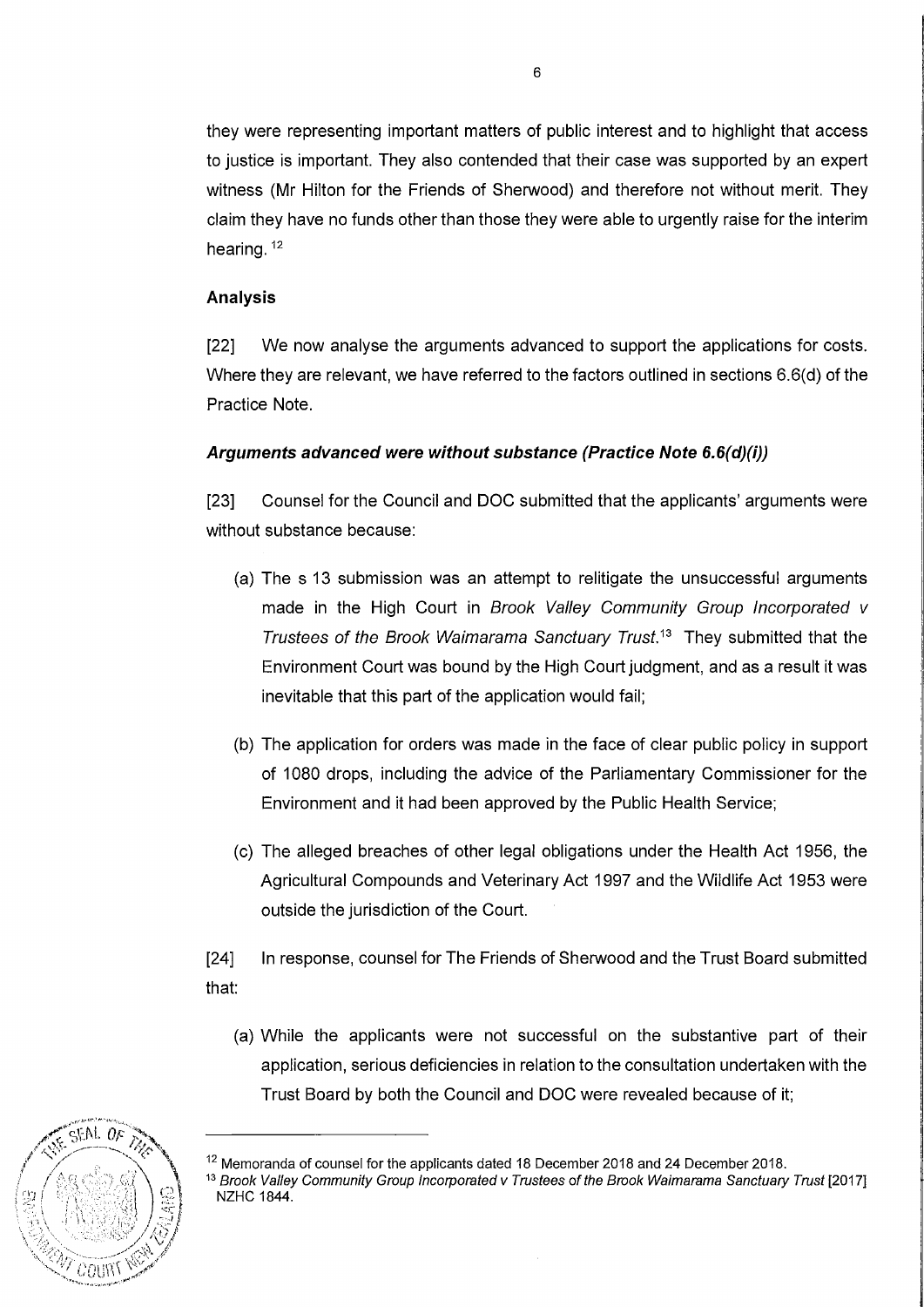- (b) The application raised a matter of public concern and interest, and because the effect of the Exemption Regulations has been to nationalise decision-making about 1080 drops, there is a loss of access to any public forum apart from the Courts to assess activities such as this which have the potential to cause harm;
- (c) The applicants are both representative organisations, representing important public interests;
- (d) It is important that there is affordable access to justice and public confidence in the justice system, which might be affected if costs are awarded against the applicants; and
- (e) In any event, neither applicant has the resources to pay an award of costs other than funds they have raised to progress matters of public interest.

[25] We acknowledge that the application involved a topic that is of public interest and that The Friends of Sherwood expounded a view of that topic held by some members of the community. We also acknowledge the Trust Board's interest in this matter, while supporting the Friends of Sherwood was also focussed on mandate issues relevant only to Ngati Paoa. A key part of the Trust Board's case was that even though the Council and DOC may have consulted with the Ngati Paoa lwi Trust Board **(the lwi Trust Board),**  the Trust Board was the entity who had the mandate to speak for Ngati Paoa on this issue and it was not consulted. Despite these acknowledgments however, having such interests does not exempt the applicants from having a costs award made against them. The key consideration is whether the arguments advanced by them were without substance, in the sense here of being legally without substance.

[26] We found that the Council and DOC took considerable care to undertake the process surrounding the drop of 1080 properly. In relation to consultation with mana whenua, we were satisfied that this had been adequate<sup>14</sup> and in relation to those who had the potential to be adversely affected by the operation we were satisfied that the Council and DOC had undertaken an extensive consultation programme <sup>15</sup> and that the information provided to the public about the regulation, planning, delivery and monitoring proposed for this 1080 programme was comprehensive. The detail provided was sufficient to show that the discharge of the 1080 pellets was necessary, would not be



<sup>&</sup>lt;sup>14</sup> Decision [2018] NZEnvC 178 at [80].

<sup>&</sup>lt;sup>15</sup> Decision [2018] NZEnvC 178 at [155].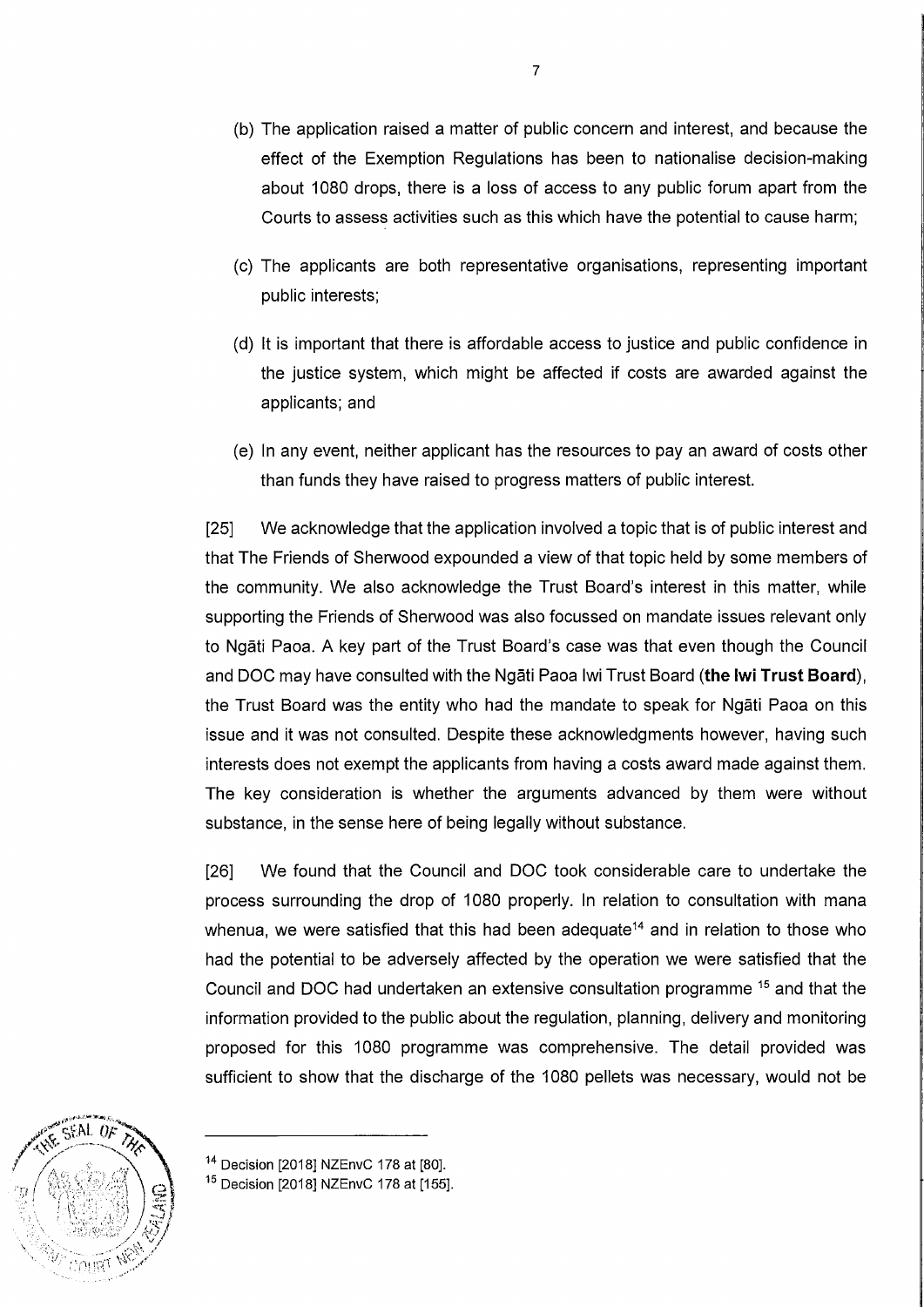indiscriminate, and was carefully planned. While the documents provided by the Council made it very clear that there are risks associated with the use of 1080, in our decision we found that the methods proposed to manage those risks were appropriate and adopted the necessary precautions.<sup>16</sup>

[27] In the end we found that there was no evidence of a risk of irreparable or serious damage to the applicants or others if the interim orders were not made, as the permission granted included conditions to protect the health of the public. <sup>17</sup>The risk of contamination to Auckland City's water supply from the area covered by the proposed drop, a matter of concern to the applicants and part of their rationale for distinguishing this case from the facts in Brook Valley, was simply not made out on the evidence.

[28] In our view, there were problems with the applicants' case, which were evident from the outset. These included the matters identified by DOC and the Council in support of their costs applications that:

- (a) because of the Exemption Regulations and the binding High Court decision of Brook Valley, it was very unlikely as a matter of law that the applicants would succeed with their application for interim orders;<sup>18</sup>
- (b) the applicants' submissions that there were apparent breaches of s 69U of the Health Act 1956, breaches of the Agricultural Compounds and Veterinary Medicines Act 1997 and the Wildlife Act 1953 were outside the jurisdiction of this Court.<sup>19</sup>

[29] We agree with the Council's and DOC's submissions that the above arguments advanced by the applicants were legally without substance. The consultation argument raised by the Trust Board does however not come into this category.

#### **Case poorly presented**

[30] Counsel for the Council and DOC submitted that the case was poorly presented, particularly regarding the evidence that was called. Counsel contended that:

(a) The applicants did not satisfy the burden of proof in bringing the application for orders, and



<sup>&</sup>lt;sup>16</sup> Decision [2018] NZEnvC 178 at [63].

<sup>&</sup>lt;sup>17</sup> Decision [2018] NZEnvC 178 at [131].

<sup>&</sup>lt;sup>18</sup> Decision 2018] NZEnvC 178 at [107].

<sup>&</sup>lt;sup>19</sup> Decision [2018] NZEnvC 178 at [156].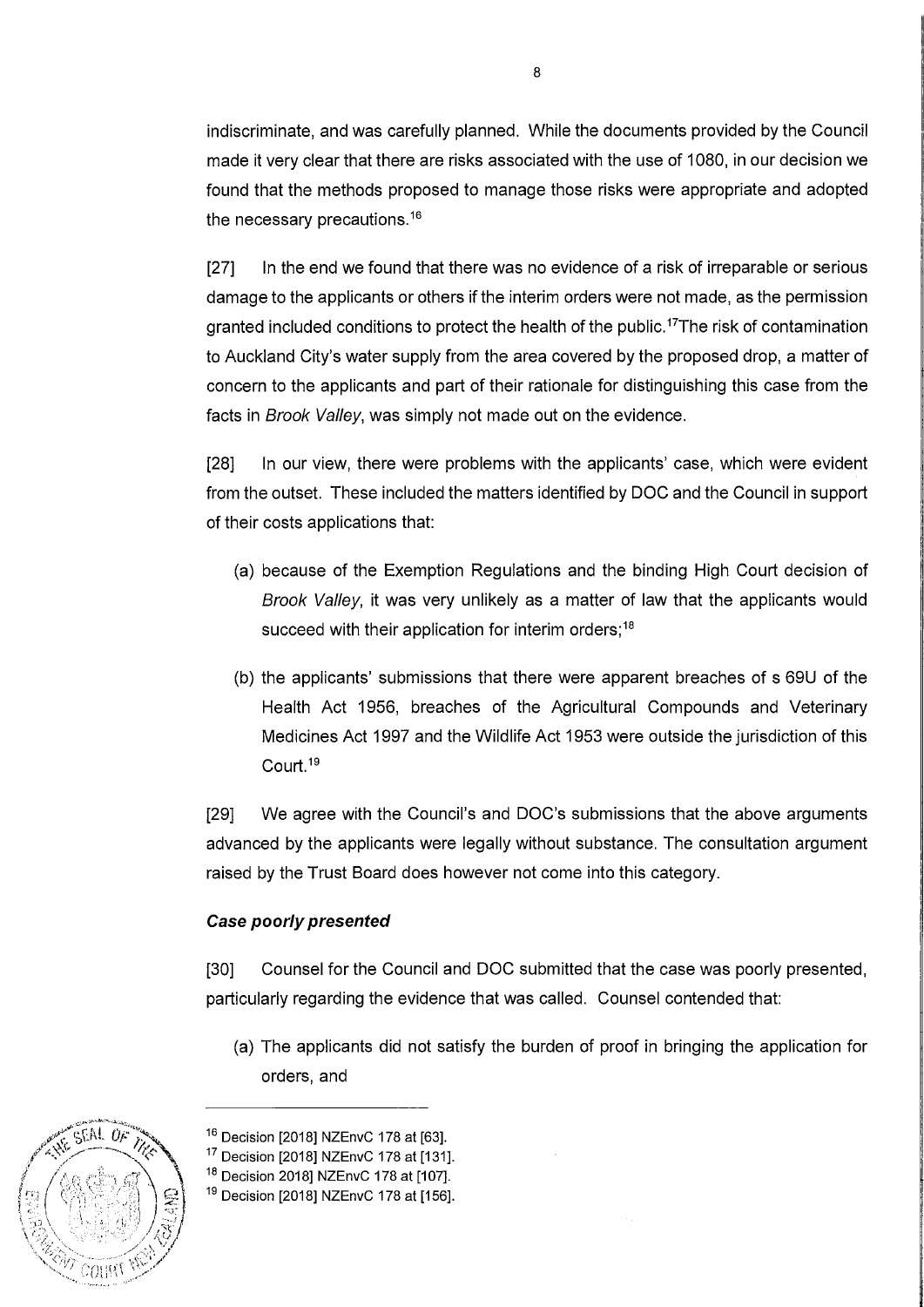(b) There were difficulties with admissibility of most of the evidence filed by the applicants given it was opinion and not expert evidence.

[31] Counsel for The Friends of Sherwood and the Trust Board did not accept the submissions made about the applicants' evidence. She submitted that the application was supported by expert evidence from Mr Hilton, a trustee of the Friends of Sherwood, who she described as a well-qualified wildlife scientist and by Ms Allies, an Environment Officer for the Trust Board.

[32] Although the Environment Court can receive any evidence it considers appropriate to receive and it is not bound by the rules of evidence that apply to judicial proceedings, $20$  in a case such as this where interim orders are sought the evidence provided must in our view be probative and reliable. Applying the usual and time-tested rules of evidence about admissibility, particularly in relation to expert evidence is a way  $\cdot$ of ensuring these objectives are met. It should also be noted that the Practice Note contains a specific section on expert evidence, $21$ which together with ss 25 and 36 of the Evidence Act 2006, are very clear about the requirements of experts who give evidence in the Court for the very reason that the ability to express an opinion in Court is a privilege not extended to other participants.

[33] We referred to the evidence provided to us by all parties in paragraphs [13]-[19] of our decision. We noted in paragraph [19] that there were difficulties with most of the evidence filed by the applicants dealing with potentially adverse effects, because it was opinion but not expert evidence and/or there was insufficient information about the context to the alleged adverse effects or historical events and in relation to Mr Graf's evidence, it was not in reply.  $22$  We noted that the applicants' continued to seek to file additional evidential material at and after the hearing.<sup>23</sup>

[34] Although these matters could be characterised as coming within paragraph 6.6(d)(ii) of the Practice Note, we have decided by a narrow margin not to do so. The applicants did not provide the necessary admissible proof to support their case about adverse effects. Arguably they should have been more alert to what was required, given that counsel and Mr Hilton were involved in the Brook Valley case where Churchman J also referred to evidential deficiencies in the affidavit evidence produced in that case to



 $20$  s 276 of the Act.

<sup>&</sup>lt;sup>21</sup> Section 7.

 $22$  Decision [2018] NZEnvC 178 at [19] and [116].

<sup>&</sup>lt;sup>23</sup> Decision [2018] NZEnvC 178 at [18].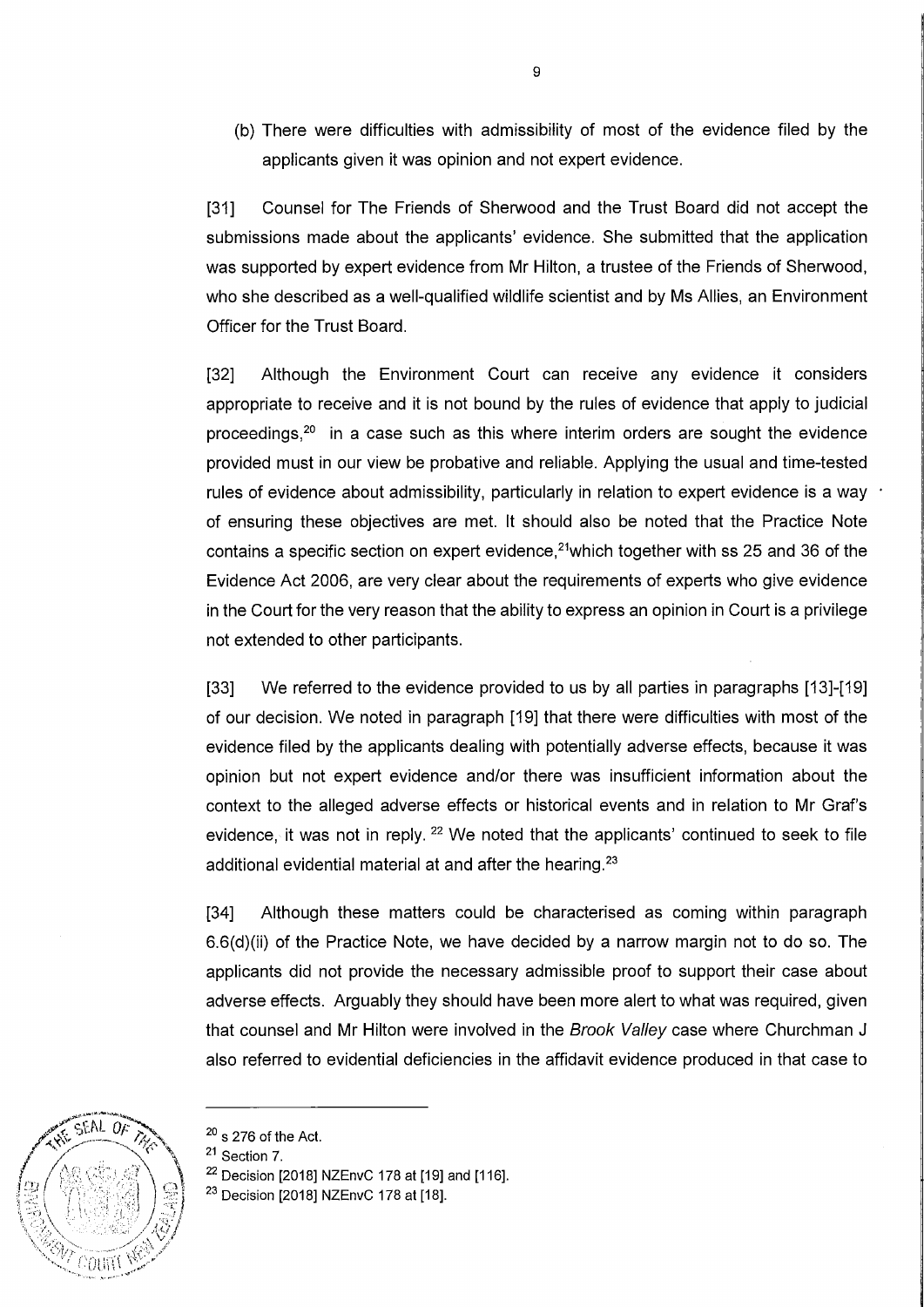support an application for judicial review.

## **Undertaking as to Damages**

[35] A final matter raised by the Council and DOC and characterised as an aggravating factor was that the applicants failed to provide an appropriate undertaking for damages, as required by s320(b) of the Act.

[36] We dealt with this matter in paragraphs [132] - [140] of our decision. Even though two undertakings were provided, we found that neither undertaking was appropriate on the basis that no information was supplied to support them to enable the Court (or the parties) to establish whether they could be relied on. This was a matter that we determined was highly relevant to the exercise of our discretion.<sup>24</sup>

[37] We agree that the lack of an appropriate undertaking as to damages is also relevant to the costs applications, because without a proper undertaking as to damages it is very rare for interim applications of this nature to be granted. This a matter referred to in the Act as something the Court must consider, however at the outset of the hearing on 13 September there was still no undertaking as to damages filed. One was filed on 14 September and another after the hearing on 18 September, but as outlined both were not appropriate because of the lack of detail accompanying them.

#### **Should we award costs?**

[38] The Friends of Sherwood and the Trust Board say they have no or limited resources. They do not however explain or provide details about the extent of their resources. The only information we have is the undertaking provided by Sandra Jane Condon after the hearing which stated she would "comply with any order that the Court may make for the payment of damages to the extent of  $$50,000...$  " $^{25}$  however, we found that undertaking was inappropriate as it was unsupported by any information.

[39] A costs award can be made at a meaningful level, even against an impecunious party, when that party has advanced a case which is poorly pleaded or lacking in merit.<sup>26</sup> In this case we have found that except for the argument about consultation concerning Ngati Paoa, the other arguments advanced by the applicants were legally without substance and the evidence about potentially adverse effects was evidentially



<sup>&</sup>lt;sup>24</sup> Decision [2018] NZEnvC 178 at [140].

<sup>25</sup> Decision [2018] NZEnvC 178 at [138].

<sup>&</sup>lt;sup>26</sup> Te Whare O Te Kaitiaki Ngahere Inc v West Coast Regional Council, (HC), 26/11/2014, CIV-2013-409-1554 at [16], [2014] NZHC 2969; Gibson v Fisher CIV-2006-404-103 (HC) 17 July 2007 at [9].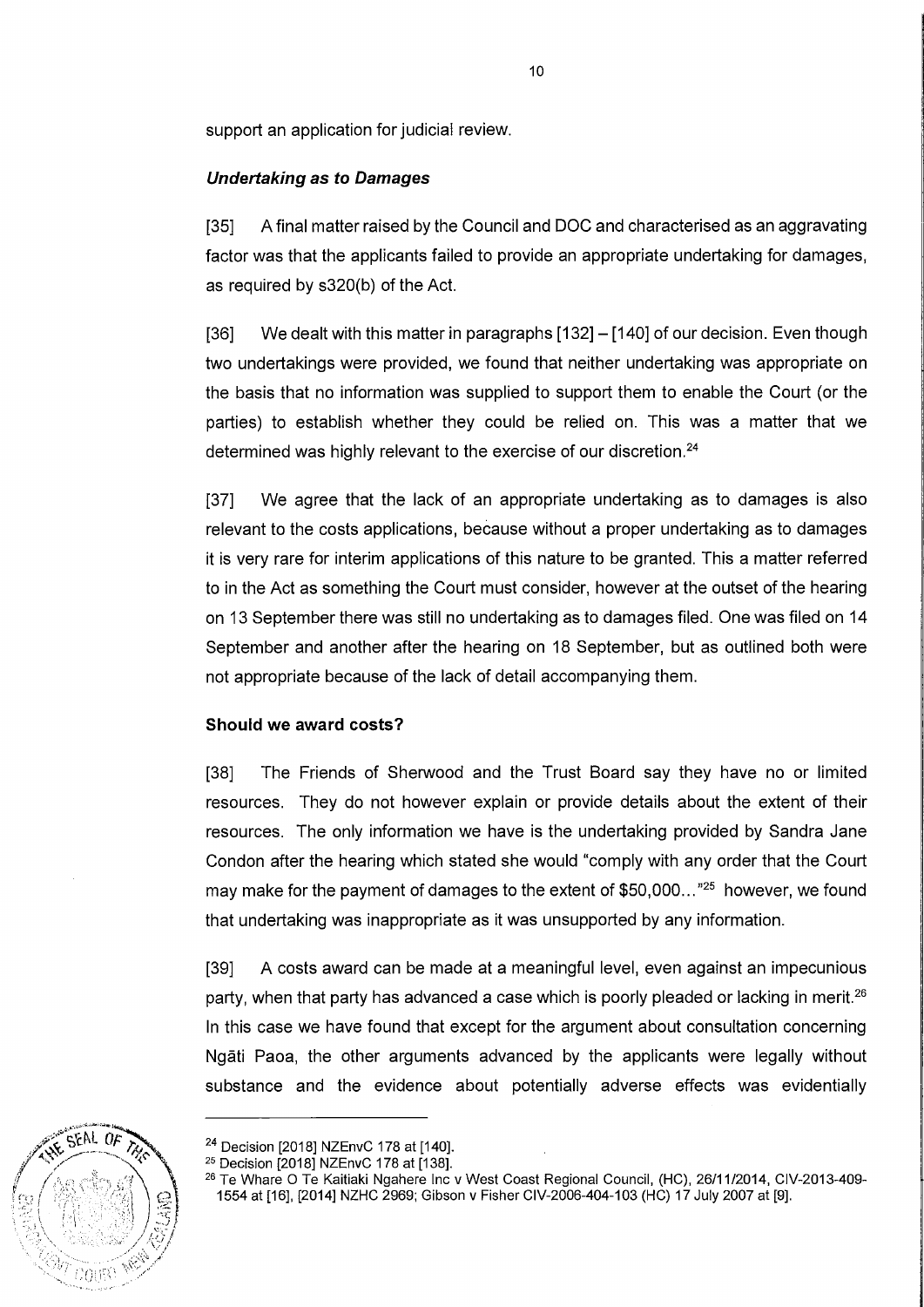problematic.

[40] In our view, an award of costs in this case is appropriate, but only against the Friends of Sherwood. Even though the Trust Board joined the arguments advanced by the Friends of Sherwood, in our view their main concern was to do with consultation. This was not an argument that suffered from the same degree of legal or evidential difficulty as the other arguments to which we have referred.

[41] In reaching this decision, we have taken into account the fact the Friends of Sherwood represent a view of some members of the community about the use of 1080 for pest control, however it is just that  $-$  one view. And it is a view that was comprehensively met by the evidence from the Council, DOC and the Public Health Service, who arguably also represent the public interest. In this regard, we cannot ignore that the costs of the Council and DOC in this proceeding are also met by the public. As well, we cannot ignore that other responsible and independent public agencies such as the Parliamentary Commissioner for the Environment and the Environment Protection Agency (EPA) in undertaking their public functions have also comprehensively considered, reported on and decided about the use of 1080 for pest control. We mention this, because even if a group represents an aspect of public opinion, when it comes to Court action it must follow the legal process provided to resolve disputes in that arena. Because this case concerned an application for interim enforcement orders which was required to be dealt with as a matter of priority, it was incumbent upon Friends of Sherwood to present an evidentially sound and legally sustainable case to succeed. For the reasons we have expressed above, it fell well short of the mark in this regard.

[42] Although Ms Grey submitted that access to justice is important, her submission that the promulgation of the Exemption Regulations has effectively removed the ability of members of the public who do not support the use of 1080 for pest control from challenging aerial drops such as this, is not entirely correct. Every challenge taken through the Courts either succeeds or fails on the strength of the evidence as it is applied to the law and failing that, the democratic political process is always available for citizens to advocate for a change to the law. We are not persuaded that this case engages any access to justice concerns. Costs are unlikely to have been awarded in this case had it been legally and evidentially sustainable, even if the Friends of Sherwood had not succeeded.



[43] We determine that an award of costs against the Friends of Sherwood is appropriate. We now consider what the quantum of that award should be.